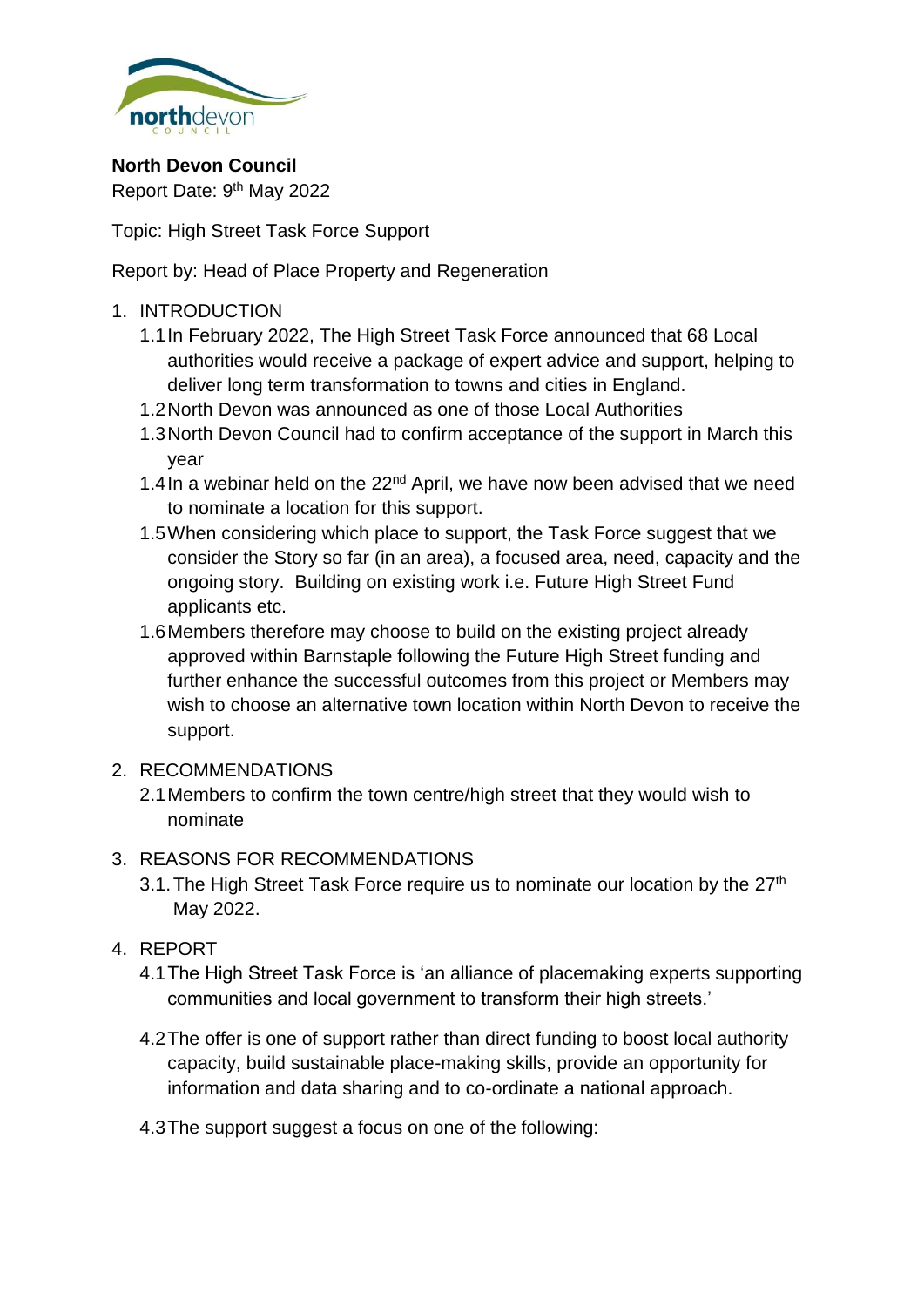

Repositioning: knowing your town, using relevant data and information to develop a collaborative, inspiring vision that achieves change.

Reinventing: activate and animate the town, diversify its attractions. Multifunctional places offer different things (at different times) to draw in footfall and spend

Rebranding: establishing an identity and sense of place that can engender pride, commitment and attachment and communicating this across the whole community

Restructuring: putting in place the capacity, leadership and partnerships to deliver change. And/or large-scale spatial change to transform your centre

4.4The support includes;

A visit from High Streets Task Force Experts to meet local stakeholders and place leaders, learn about your plans, and help understand challenges and opportunities.

An expert report, including a 'prescription' for HSFT support

A road map

**Mentoring** 

A Place programme over 3 workshops supported by Design Council experts.

- 4.5The support is until June 2024.
- 4.6When considering which place to support, the Task Force suggest that we consider the Story so far (in an area), a focused area, need, capacity and the ongoing story. Building on existing work i.e. Future High Street Fund applicants etc.
- 4.7Areas should be meaningful and manageable i.e. a high street or town centre core area.
- 4.8The Task Force confirm that work should not be paused in advance of support but that the experts will wrap around our plans.
- 4.9The presentation slides provided by the Task Force can be found here: [Redefining the High Street \(highstreetstaskforce.org.uk\)](https://www.highstreetstaskforce.org.uk/media/5hgkilgg/hstf_la_induction_webinar_slides-2022.pdf)
- 5. RESOURCE IMPLICATIONS

5.1.This work would support our existing resources and seek to build capacity.